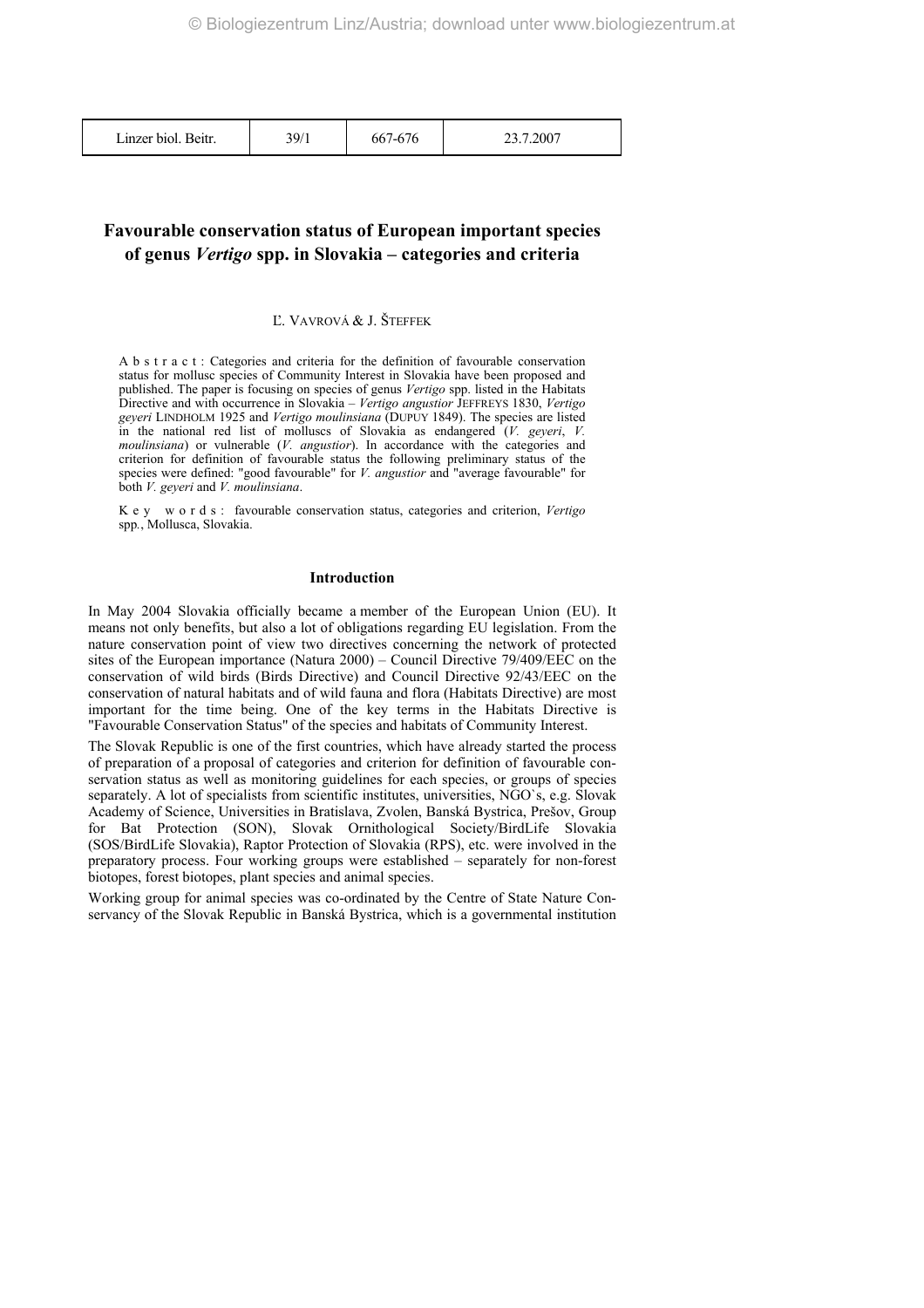focusing on nature and landscape conservation and is directly coming under the Ministry of Environment of the Slovak Republic. The preparatory process took more than 1 year of intensive work. Proposals of the categories and criterion for all the animal species listed in the Annex II (Animal and Plant Species of Community Interest, whose conservation requires the Designation of Special Areas of Conservation), as well as in the Annex IV (Animal and Plant Species of Community Interest in Need of Strict Protection) and in the Annex V (Animal and Plant Species of Community Interest whose taking in the wild and exploitation may be subject to management measures) of the Habitats Directive were prepared and published (POLÁK & SAXA 2005) and also are available on www.sopsr.sk/natura2000.

#### **Results**

In Slovakia 7 mollusc species listed in the Annex II or Annex IV of the Habitats Directive are occurring: *Anisus vorticulus* (TROSCHEL 1834), *Sadleriana pannonica* (FRAUENFELD 1865), *Theodoxus danubialis* (C. PFEIFFER 1828), *Unio crassus* PHILIPSSON 1788, *Vertigo angustior JEFFREYS 1830, V. geyeri LINDHOLM 1925 and V. moulinsiana* (DUPUY 1849). In the Annex V of the Habitats Directive widespread species in Slovakia *Helix pomatia* LINNAEUS 1758 was included. Because the species has been over-collected from the fields for a long time, regulation measures were established in order to protect the species in selected regions of Slovakia.

In the following part of this contribution we are focusing on European important mollusc species of genus *Vertigo* spp. within Slovakia.

In accordance with "German model" of categories and criterion for definition of favourable conservation status, **3 status** of species were defined: good, average and unfavourable. At the same time the "good" and "average" status should be considered as **favourable conservation status**. Hereafter the species should be evaluated according to the criterion for definition of favourable conservation status (C), which were divided into the following three main groups (see table 1):

- population (C1)
- habitat (C2)
- threats  $(C3)$

#### **C1**: **Population**

From the population-ecology point of view the population size and abundance are the most important characteristics. The population size means the up-to-date number of individuals of the locality. The number of individuals does not provide enough information particularly about the population status in the concrete time and on the concrete locality. Generally monitoring in the number of population is one of the essential factors concerning the objective definition of favourable conservation status.

The defined population size of the *Vertigo* spp. species (it means number of exemplars/square meter on the locality) was based on current information about the species distribution and status in Slovakia. However, more intensive field research is needed in the future, particularly focusing on molluscs`s communities of wetland habitats. *V. geyeri* and *V. moulinsiana* are the species with relict occurrence in Slovakia. *V. angustior* is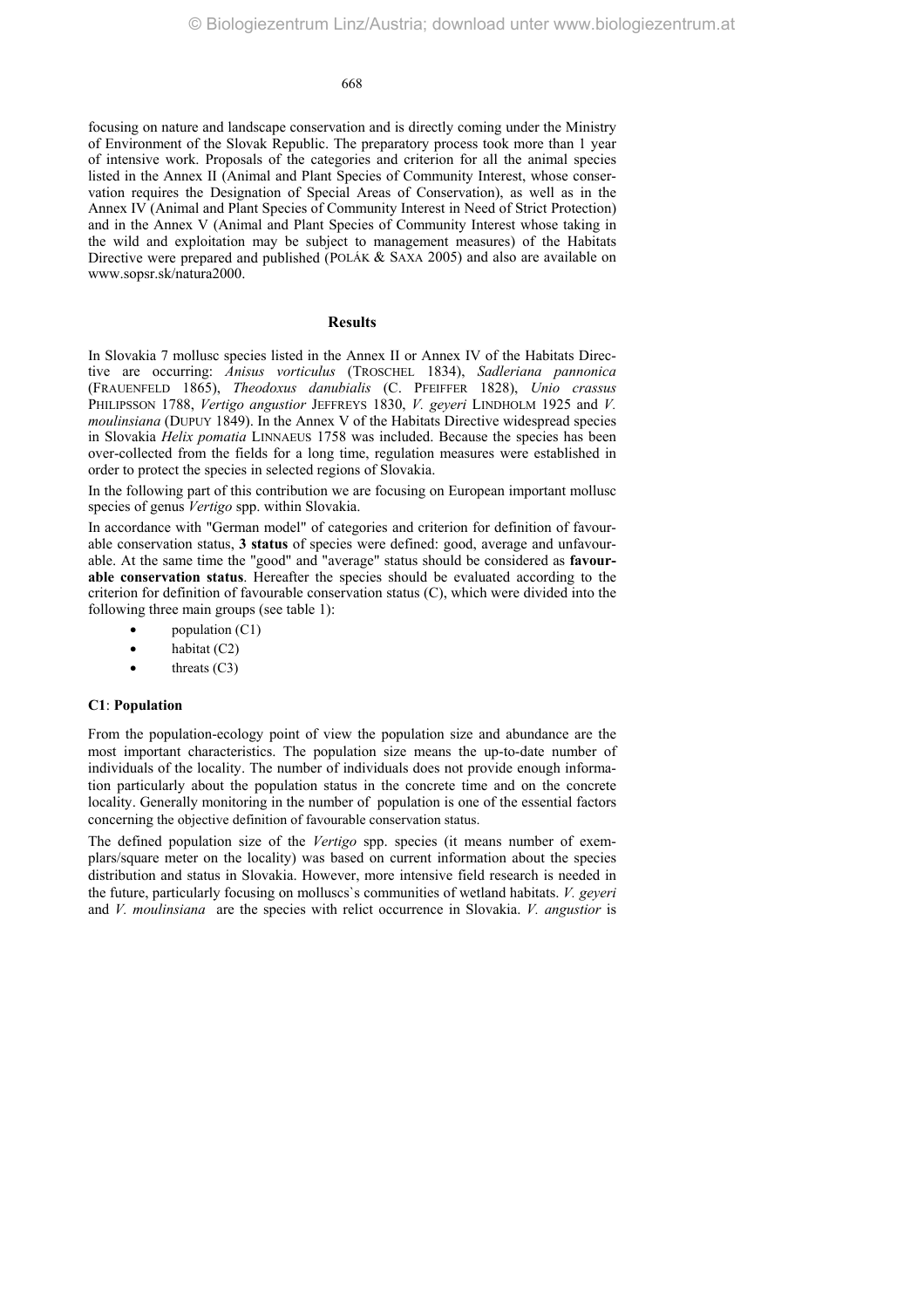relatively widespread in Slovakia, so the limits of population size of the species on the locality for definition of favourable conservation status could be discussed and modified in the future.

Seasonal changes of numbers of individuals (population dynamics) have to be taken into account regarding the definition and evaluation of favourable conservation status of the species. Thus, a slow decrease of numbers of individuals should be regarded as "favourable status". Otherwise, long-term and strong decrease of numbers of individuals is the signal that appropriate management measures are necessary.

#### **C2**: **Habitat**

The species are occurring especially on calcareous wetlands such as fens, marshlands, swamps, grasslands, tuffa springs, etc. *V. moulinsiana* prefers localities with *Carex paniculata*, *C. elata*, *Phragmites australis*, *Typha latifolia*, *Typha angustifolia* as well as lakes and fishpond margins. Population of the species is under the strong influence of the habitat structure and status. Open habitats with well-preserved stands of low vegetation without or only low level of eutrophication are the most appropriate habitats concerning the species in Slovakia. Habitats, more or less influenced by a succession of vegetation and, with low level of overgrowing and overshadowing, can be considered as favourable, as well. According to the habitat requirements and ecology of the species, intensively utilised grasslands, agricultural lands and strongly overshadowed habitats, should be considered as unfavourable.

Water regime is one of the most important factors determining the suitability of the habitats for the species. The favourable status of the wetland mollusc species strongly depends on humidity and water level (both above- and underground). The water regime on the locality has to be monitored during the summer because of the seasonal fluctuations. Complete drainage of the locality causes both destruction of the locality and the population of wetland species.

*V. angustior* occurs relatively often together with *V. geyeri* or *V. moulinsiana*. The species have similar requirements concerning habitats, both from the structure of the habitat or water regime point of view. Thus, one proposal of categories and criterion of favourable conservation status was prepared for all the species together. The proposal was based on the contribution of KILLEEN (2003) regarding ecology of *V. moulinsiana*.

# **C3**: **Threats**

Threats of the habitats and intensity of negative factors play a significant role concerning the definition of favourable conservation status of species. No negative factors causing the changes of habitat changes or only natural variation observed on the locality can be considered as favourable status. More intensive overshadowing is the first warning signal of negative changes on the locality and even non-professional observers should be able to recognize it. Eutrophication and the soil acidity have to be monitored in order to objective definition of favourable conservation status as well. Stepwise destruction of the habitats in consequences of agricultural utilisation, particularly drainage, and significant overshadowing are the most negative factors. However, we should realize appropriate management measures in order to avoid them and to achieve favourable conservation status of the species and habitats.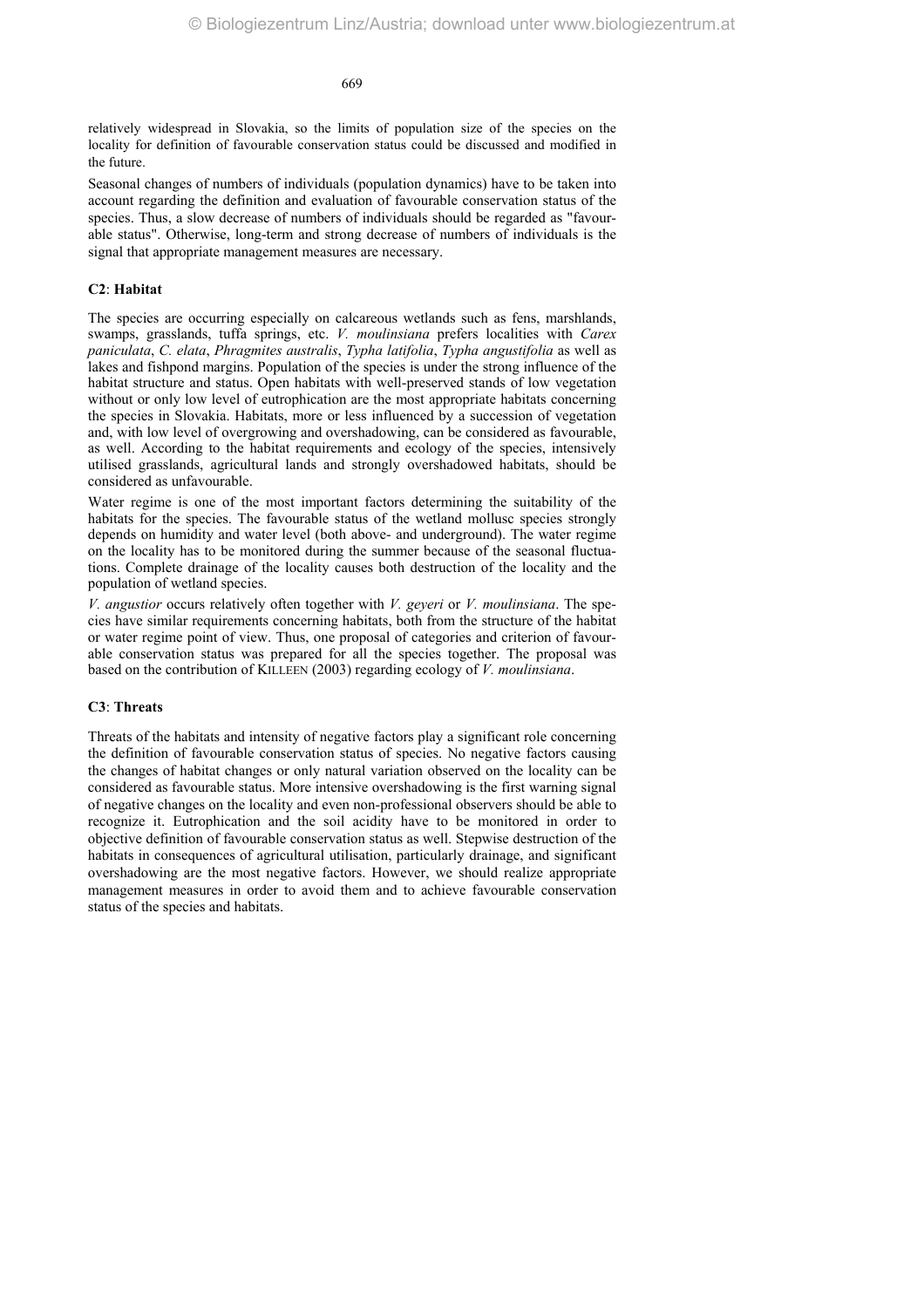|            |                                           |                                                                                                                                                                                                                            | T WAS THE CONSTRUCTED IN THE CONSTRUCTION OF THE CONSTRUCTION OF THE CONSTRUCTION OF THE CONSTRUCTION OF THE CONSTRUCTION OF THE CONSTRUCTION OF THE CONSTRUCTION OF THE CONSTRUCTION OF THE CONSTRUCTION OF THE CONSTRUCTION |                                                                                                                                                                |
|------------|-------------------------------------------|----------------------------------------------------------------------------------------------------------------------------------------------------------------------------------------------------------------------------|-------------------------------------------------------------------------------------------------------------------------------------------------------------------------------------------------------------------------------|----------------------------------------------------------------------------------------------------------------------------------------------------------------|
|            |                                           |                                                                                                                                                                                                                            | <b>FAVOURABLE STATUS</b>                                                                                                                                                                                                      | UNFAVOURABLE STATUS                                                                                                                                            |
|            | Criterion                                 | ⋖                                                                                                                                                                                                                          | ≃                                                                                                                                                                                                                             | Ō                                                                                                                                                              |
|            |                                           | $_{\rm Good}$                                                                                                                                                                                                              | Average                                                                                                                                                                                                                       | Unfavourable                                                                                                                                                   |
| Population | Population size* on the<br>locality       | $>$ 25 living ind/m <sup>2</sup>                                                                                                                                                                                           | $<$ 5 living ind/m <sup>2</sup> or registered presence<br>of recent empty shells                                                                                                                                              | No living individuals or only sporadic<br>subrecent empty shells                                                                                               |
|            | Population abundance**<br>on the locality | Regular significant to slight<br>increase                                                                                                                                                                                  | Stabile population abundance or slight<br>decrease                                                                                                                                                                            | Significant long-term decrease                                                                                                                                 |
|            | Status                                    | stands of low vegetation without<br>or only low level of eutrophication                                                                                                                                                    | Open habitats with well-preserved   Overgrowing and overshadowing of the   Intensively utilised grasslands;<br>habitats; eutrophication                                                                                       | agricultural land; strongly<br>overshadowed habitats                                                                                                           |
| Habitats   | Water regime on the<br>done in summer)    | locality the water level is above the (over 0,3 m under the ground)<br>water level (max. 0,3 m under the<br>locality (evaluation has to be ground) or small decrease of the<br>High water level (in part of the<br>ground) | Significant decrease of the water level                                                                                                                                                                                       | Complete drainage of the locality                                                                                                                              |
| Threats    | of the habitat                            | decrease of the species abundance<br>habitats that leads to a change of<br>No or natural degradation of the<br>vegetation and in consequence a<br>habitat structure and type of                                            | consequence of human activities; strong<br>structure and type of vegetation in a<br>eutrophication; increase of the soil<br>Significant change of the habitat<br>acidity                                                      | Stepwise liquidation of the habitat in<br>utilisation (particularly drainage);<br>significant overshadowing of the<br>a consequence of agricultural<br>habitat |
|            |                                           |                                                                                                                                                                                                                            |                                                                                                                                                                                                                               |                                                                                                                                                                |

Table 1: Categories and criterion for definition of favourable conservation status of the European important Vertiero spot in Slovakia. **Table 1**: Categories and criterion for definition of favourable conservation status of the European important *Vertigo* spp. species in Slovakia.

**Notes**:

\* It is evaluated the presence and abundance of living specimens, recent or subrecent shells, respectively. **\*** It is evaluated the presence and abundance of living specimens, recent or subrecent shells, respectively.

\*\* It is necessary to take into account the level of information on abundance dynamics (oscillation) of the species population on the locality. **\*\*** It is necessary to take into account the level of information on abundance dynamics (oscillation) of the species population on the locality.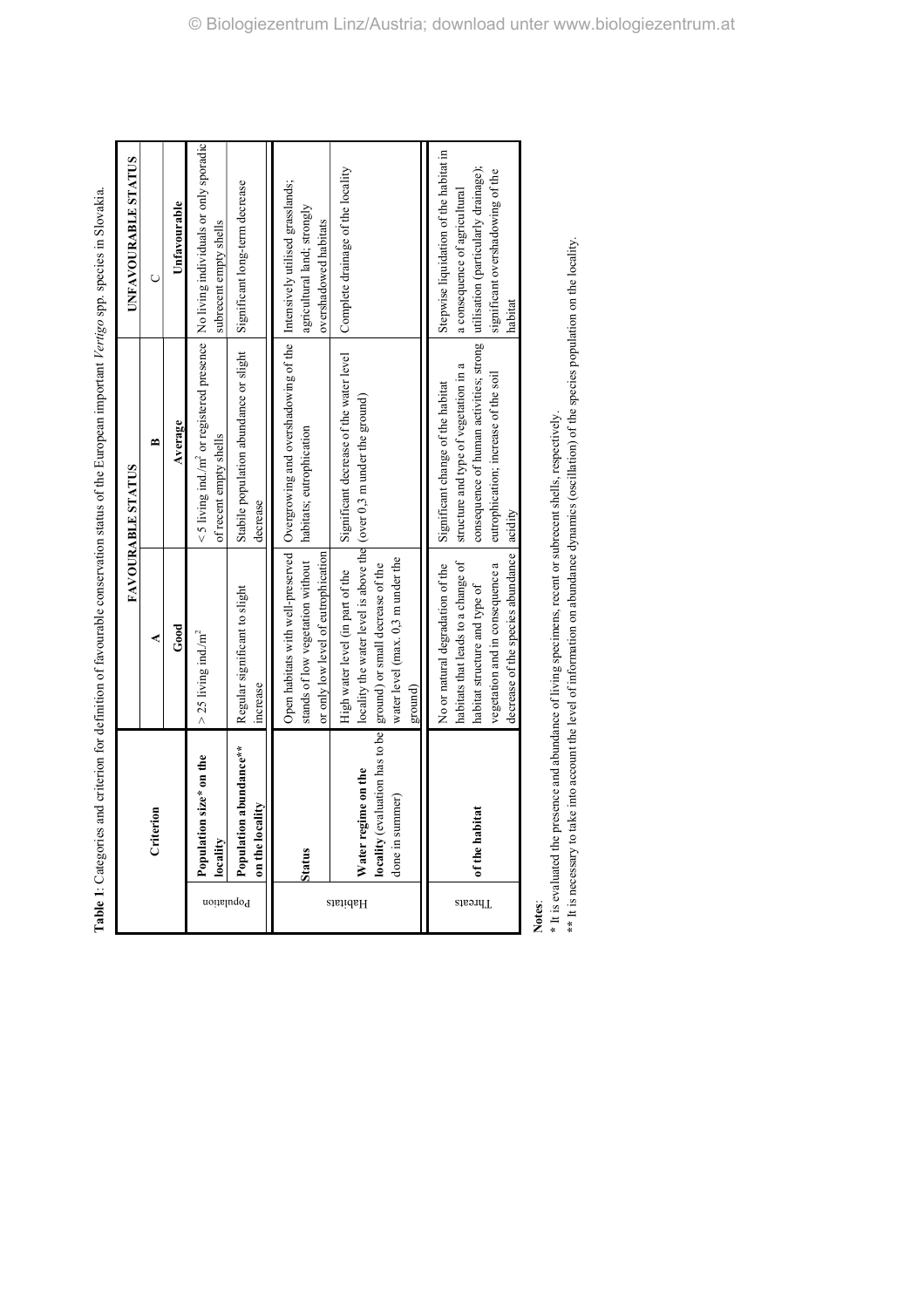## **Preliminary definition of favourable conservation status of the** *Vertigo* **spp. species within Slovakia**

All the European important species of genus *Vertigo* spp. were evaluated separately under the categories and criterion for definition of favourable conservation status with aim to test their suitability and applicability within Slovakia. There were 1, 2 or 3 points assigned to each of the criterion:  $1 - \text{unfavourable status}, 2 - \text{average status}, 3 - \text{good}$ status, as well as each of the criterion was considered according to its importance:  $0 - no$ importance, 1 – less importance, 2 – average importance, 3 – highest importance. The total sum was achieved as a sum of a multiple of the "status" (A, B or C) and the weight. The status of the species was classified in accordance with a percentage share of the possible maximum of the total sum (table 2). The possible maximum of the total sum means a multiple of the favourable status (A) and the weight.

**Table 2**: Percentage share of points for definition of favourable conservation status of the European important *Vertigo* spp. species in Slovakia.

| $A - Good(%)$ | $B - Average (%)$ | $C$ – Unfavourable $(\% )$ |
|---------------|-------------------|----------------------------|
| 100-78        | 77-55             | 54-33                      |

#### *Vertigo angustior* **JEFFREYS 1830 (Tab. 3)**

Currently there is a lack of information about the population size and abundance of this species in Slovakia. Despite the fact, the criterion C1 was evaluated as "good" because of the relatively widespread distribution of the species in Slovakia. Even though a low weight (2 or 1) was appointed for the criterion C1. The criterion C2 (Habitats) was evaluated as "good" from the habitat status point of view and "average" concerning the water regime because of the long-term decreasing of numbers of suitable wetland habitats within Slovakia, generally.

*V. angustior* is listed as vulnerable (VU) in the National Red List of Molluscs of Slovakia (ŠTEFFEK & VAVROVÁ 2006), which was prepared in 2006 under the categories and criterion of IUCN, version 3.1 (2001).

**Conclusion**: *V. angustior* has "good favourable conservation status" in Slovakia.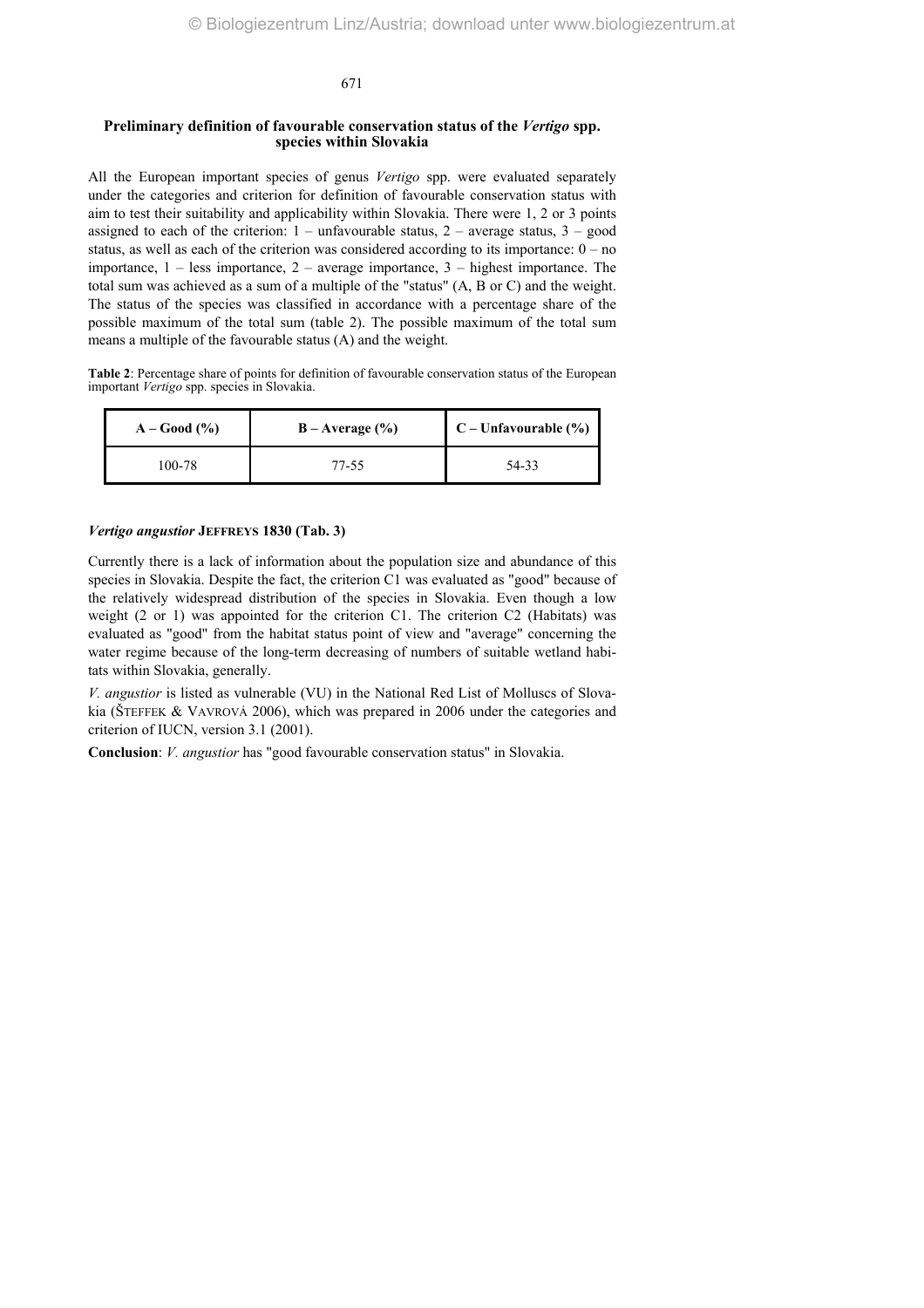| $\mathbf C$<br><b>Criterion</b><br>$\bf{B}$<br>$\mathbf{A}$<br>$(0-3)$ |                | Weight       | Reached<br>value<br>(status x<br>weight) | Possible<br>maximum value<br>(weight x A) |                         |                  |                |
|------------------------------------------------------------------------|----------------|--------------|------------------------------------------|-------------------------------------------|-------------------------|------------------|----------------|
| Population                                                             | Size           | $\mathbf{3}$ | $\overline{2}$                           | $\mathbf{1}$                              | $\overline{2}$          | 6                | 6              |
|                                                                        | Abundance      | $\mathbf{3}$ | $\overline{2}$                           | $\mathbf{1}$                              | $\mathbf{1}$            | $\mathfrak{Z}$   | $\mathfrak{Z}$ |
|                                                                        | Status         | $\mathbf{3}$ | $\overline{2}$                           | $\mathbf{1}$                              | $\overline{\mathbf{3}}$ | 9                | 9              |
| Habitats                                                               | Water regime   | 3            | $\mathbf{2}$                             | $\mathbf{1}$                              | $\overline{3}$          | 6                | 9              |
| Threats                                                                | of the habitat | 3            | $\mathbf 2$                              | $\mathbf{1}$                              | 3                       | $\boldsymbol{6}$ | 9              |
| <b>Total</b>                                                           |                |              |                                          |                                           |                         | 30               | 33             |
| Result (%):                                                            |                |              |                                          |                                           |                         |                  | 91             |

**Table 3**: *Vertigo angustior* JEFFREYS *–* the species status final evaluation within Slovakia.

# *Vertigo geyeri* **LINDHOLM 1925 (Tab. 4)**

*V. geyeri* is a relict species in Slovakia with occurrence particularly in the northern part of Europe. In Slovakia the localities of the species are situated mainly in the foothills of Tatra Mts and in the Orava and Liptov regions. The species is listed as endangered (EN) in the national red list (ŠTEFFEK & VAVROVÁ 2006).

Because of the relict occurrence of the species in Slovakia, the population was evaluated as "average" from the population size point of view and "unfavourable" regarding the population abundance. The species is more sensitive concerning the habitats in comparison with the other species. Thus, the habitats (both the status and water regime) and its threats are "average" from favourable conservation status point of view.

**Conclusion**: *V. geyeri* has "average favourable conservation status" in Slovakia.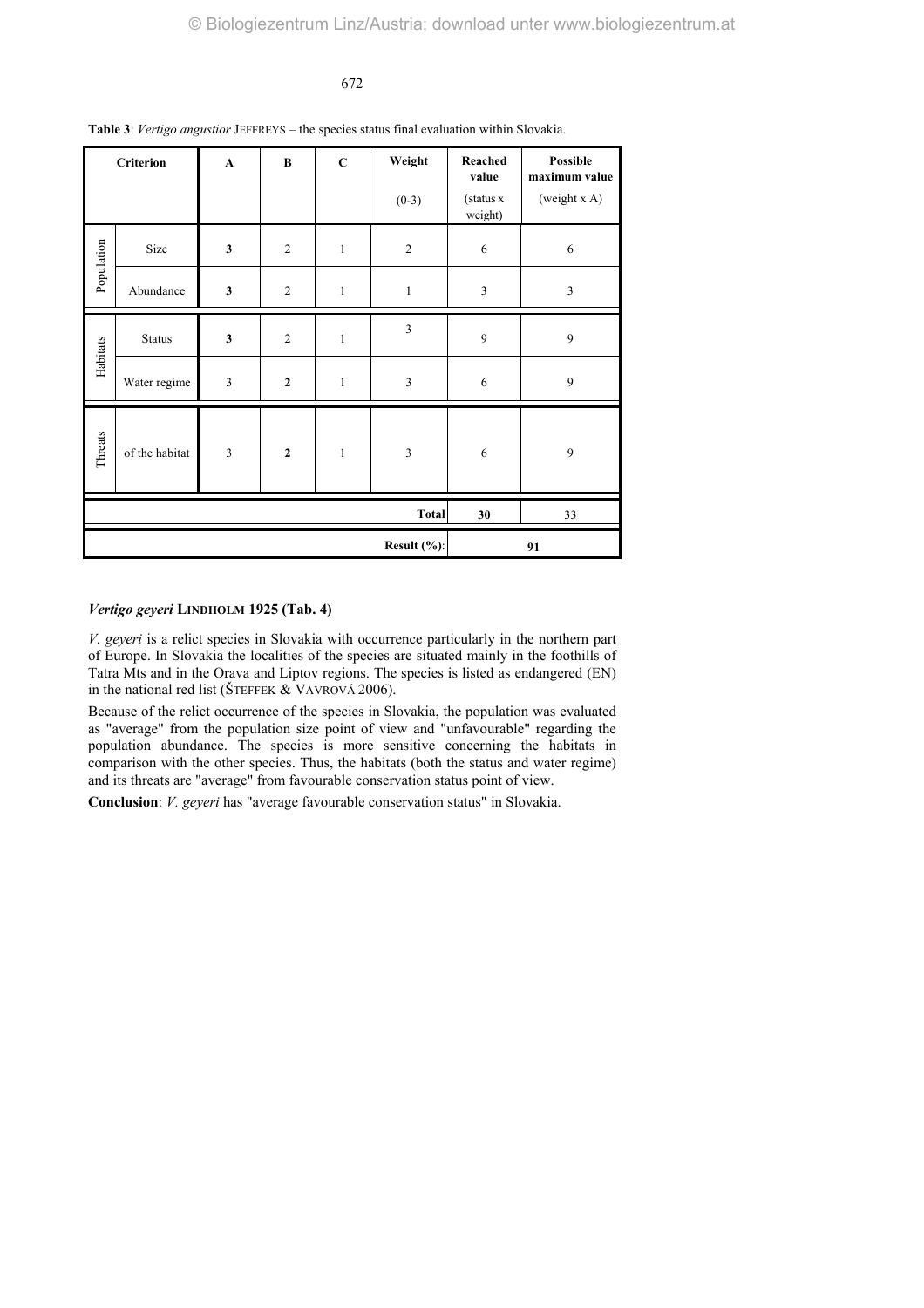| $\mathbf C$<br>Criterion<br>$\bf{B}$<br>$\mathbf{A}$ |                |                | Weight<br>$(0-3)$ | Reached<br>value<br>(status x<br>weight) | Possible<br>maximum value<br>(weight x A) |                |                |
|------------------------------------------------------|----------------|----------------|-------------------|------------------------------------------|-------------------------------------------|----------------|----------------|
| Population                                           | Size           | $\mathfrak{Z}$ | $\mathbf{2}$      | $\,1\,$                                  | $\sqrt{2}$                                | $\overline{4}$ | $\sqrt{6}$     |
|                                                      | Abundance      | $\mathfrak{Z}$ | $\overline{2}$    | $\mathbf 1$                              | $\,1\,$                                   | $\mathbf{1}$   | $\overline{3}$ |
|                                                      | <b>Status</b>  | 3              | $\mathbf{2}$      | $\mathbf{1}$                             | $\mathfrak z$                             | 6              | $\mathbf{9}$   |
| Habitats                                             | Water regime   | 3              | $\mathbf{2}$      | $\,1\,$                                  | $\mathfrak{Z}$                            | 6              | $\overline{9}$ |
| Threats                                              | of the habitat | $\overline{3}$ | $\mathbf 2$       | $\mathbf{1}$                             | $\mathfrak{Z}$                            | 6              | 9              |
| Total:                                               |                |                |                   |                                          |                                           | 23             | 33             |
| Result $(\%)$ :                                      |                |                |                   |                                          | $70\,$                                    |                |                |

**Table 4**: *Vertigo geyeri* LINDHOLM – the species status final evaluation within Slovakia

# *Vertigo moulinsiana* **(DUPUY 1849) (Tab. 5)**

*V. moulinsiana* is the species with a relict occurrence in Slovakia as well as *V. geyeri* mentioned above. Isolated localities particularly in southern and eastern Slovakia are the main distribution areas of the species in Slovakia, as well as suitable localities in Biele Karpaty Mts, Malé Karpaty Mts and Považský Inovec Mts. The species is endangered in Slovakia (ŠTEFFEK & VAVROVÁ 2006) according to categories and criterion of IUCN, version 3.1 (2001).

At present there is a lack of data concerning the species population size and abundance in Slovakia. Despite the low abundance, the population is more or less stable at the localities, which have been irregularly monitored for more than 2 years. The criterion C1 (Population) was evaluated as "average". The habitat status was evaluated as "average" because of the step by step increasing eutrophication. The water regime at the localities is suitable at present, without significant negative changes – it means "good" from the species requirements point of view regarding the habitat quality. There is a long-term negative trend in human activities causing fragmentation of the distribution area of the species and liquidation of its habitats in Slovakia as well. Thus, the criterion C3 (Threats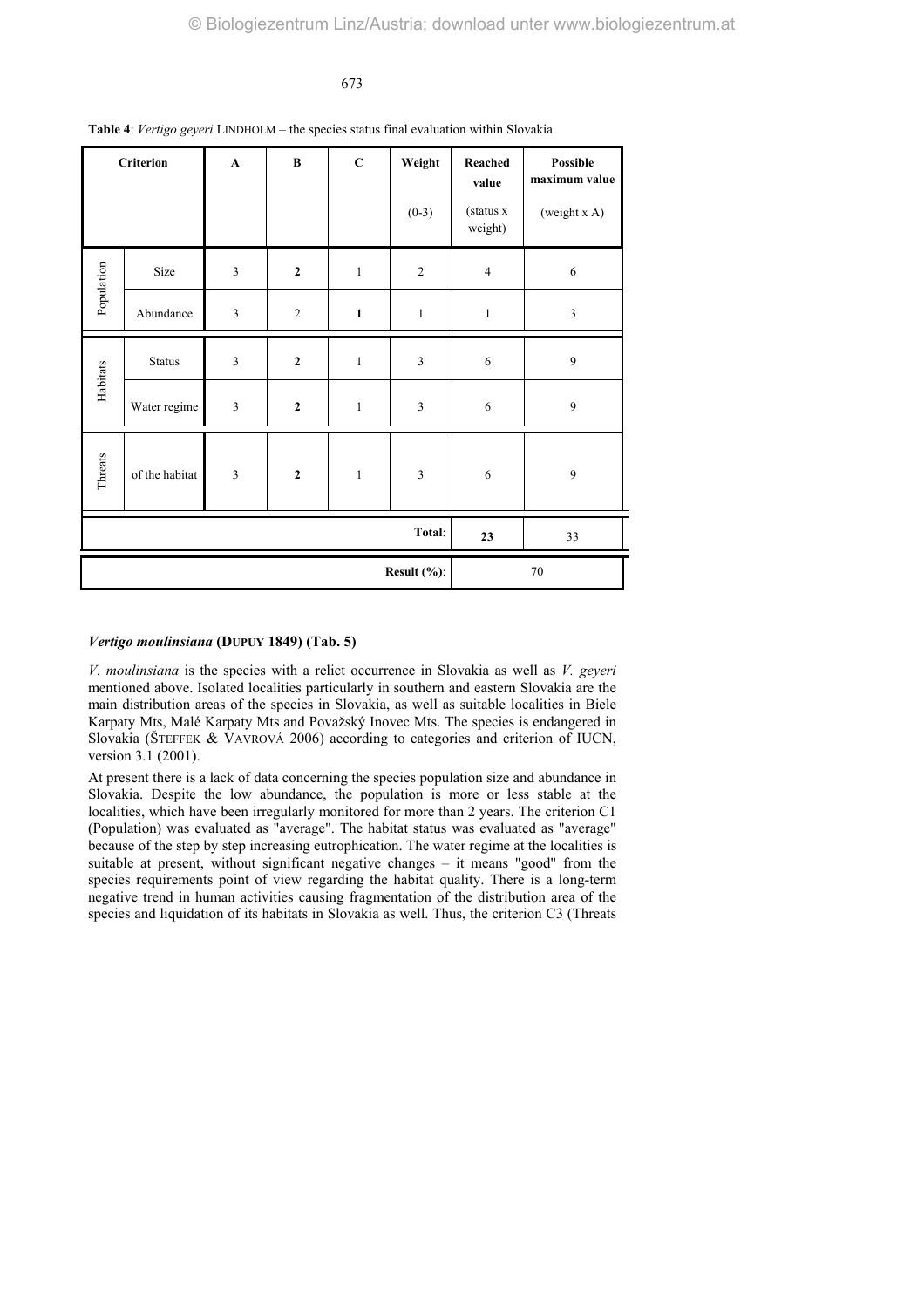of habitats) was evaluated as "average" concerning favourable conservation status of the species (see table 5).

**Conclusion**: *V. moulinsiana* has "average favourable conservation status" in Slovakia.

|  |  | <b>Table 5:</b> Vertigo moulinsiana (DUPUY) – the species status final evaluation within Slovakia. |
|--|--|----------------------------------------------------------------------------------------------------|
|--|--|----------------------------------------------------------------------------------------------------|

| <b>Criterion</b> |                | $\mathbf{A}$            | $\bf{B}$       | $\mathbf C$  | Weight                  | Reached<br>value     | <b>Possible</b><br>maximum value |
|------------------|----------------|-------------------------|----------------|--------------|-------------------------|----------------------|----------------------------------|
|                  |                |                         |                |              | $(0-3)$                 | (status x<br>weight) | (weight x A)                     |
| Population       | Size           | $\overline{\mathbf{3}}$ | $\overline{2}$ | $\mathbf{1}$ | $\,1$                   | $\overline{c}$       | $\mathfrak{Z}$                   |
|                  | Abundance      | $\mathfrak z$           | $\mathbf{2}$   | $\mathbf{1}$ | $\mathbf{1}$            | $\overline{c}$       | $\overline{\mathbf{3}}$          |
| Habitats         | <b>Status</b>  | $\overline{\mathbf{3}}$ | $\mathbf{2}$   | $\mathbf{1}$ | $\overline{\mathbf{3}}$ | $\sqrt{6}$           | 9                                |
|                  | Water regime   | $\mathbf{3}$            | $\overline{2}$ | $\mathbf{1}$ | 3                       | 9                    | $\mathbf{9}$                     |
| Threats          | of the habitat | $\overline{\mathbf{3}}$ | $\mathbf{2}$   | $\mathbf{1}$ | 3                       | $\sqrt{6}$           | 9                                |
| <b>Total</b>     |                |                         |                |              |                         | 25                   | 33                               |
| Result (%):      |                |                         |                |              |                         | 76                   |                                  |

# **Conclusion**

The proposal of the categories and criterion for definition of favourable conservation status of the species of Community Interest in Slovakia was prepared according to the Birds Directive and the Habitats Directive of the European Union. The contribution is focusing on the European important species of genus *Vertigo* spp. in Slovakia (*V. angustior*, *V. geyeri* and *V. moulinsiana*) listed in the Annex II of the Habitats Directive. In accordance with up-to-date information concerning the species, the following status were defined for the species: *V. angustior* – **good favourable status**, *V. geyeri*– **average favourable status** and *V. moulinsiana* – **average favourable status**. Generally all the species have a favourable status. However, degradation and liquidation of suitable habitats have been continuing for a long time as results of overshadowing and changes in vegetation type (due to natural processes and human activities as well), intensive mowing, significant changes in a water regime (especially due to drainage) as well as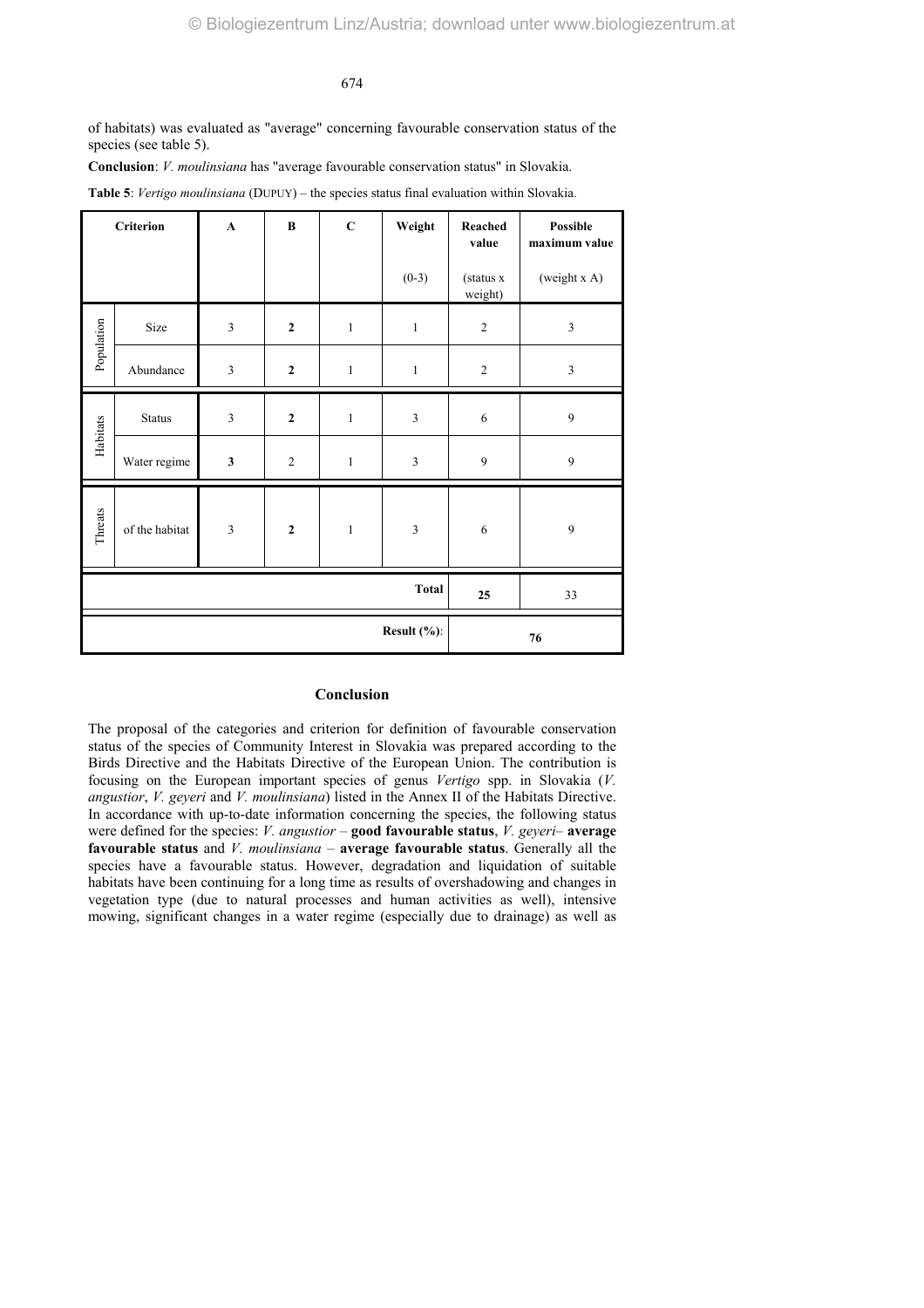strong eutrophication. In order to avoid the negative effects and to achieve and maintain favourable conservation status of the species the following management measures are proposed:

- Elimination of activities causing the significant changes in water regime and hydrological conditions.
- Elimination of pasturing and intensive mowing causing decrease of preferred plant species.
- Elimination of invasive wood species and allochthonous plant species to avoid overgrowing of the locality.
- Elimination of using of pesticides and herbicides.

The presented categories and criterion for definition of favourable conservation status of the species should be considered as a first proposal. An application of the categories and criterion in the field is needed in order to test their suitability concerning the species and its status in Slovakia. A more intensive field research and monitoring of molluscs of wetland habitats focusing particularly on distribution and population size and abundance in Slovakia is necessary concerning all the species mentioned above.

All constructive comments and remarks regarding the proposal, are appreciated.

#### **Acknowledgement**

We thank Mr. Michal Horsák and Mr. Tomáš Čejka for constructive and helpful comments regarding the proposal and Mr. M. Horsák for the nice pictures of the species. The research was partially funded by the VEGA grants No. 2/6007/06 and No. 1/3283/06.

# **Literature**

- KILLEEN I.J. (2003): Ecology of Desmoulin`s Whorl Snail. Conserving Natura 2000 Rivers Monitoring Series No. 6, English Nature, Peterborough: 1-23.
- POLÁK P. & A. SAXA (eds.; 2005): Favourable conservation status of the European important habitats and species. — State Nature Conservancy of the Slovak Republic, Banská Bystrica: 1-736 (in Slovak).
- ŠTEFFEK J. & Ľ. VAVROVÁ (2006): Current ecosozological status of molluscs (Mollusca) of Slovakia in accordance with categories and criterion of IUCN – version  $3.1$ . (2001). In: KYRYCHUK G. YE. (ed.): Ekologo-funkcionaľni ta faunistični aspekti doslidženija moljuskiv, ich roľ u bioindikacij stanu naukolišňogo seredovišča: Zbirnik naukovich prac, 2-j vip, Žitomir: Vid-vo ŽDU im. I. Franka (Mollusks: Perspective of Development and Investigation). 27-29th September 2006 in Zhytomyr, Ukraine: 266-276.
- VAVROVÁ Ľ. & J. ŠTEFFEK (2005): Definition of favourable conservation status of animal species – Invertebrates: Molluscs (Mollusca). — In: POLÁK P. & A. SAXA (eds.): Favourable conservation status of the European important habitats and species, State Nature Conservancy of the Slovak Republic, Banská Bystrica: 407-417 (in Slovak).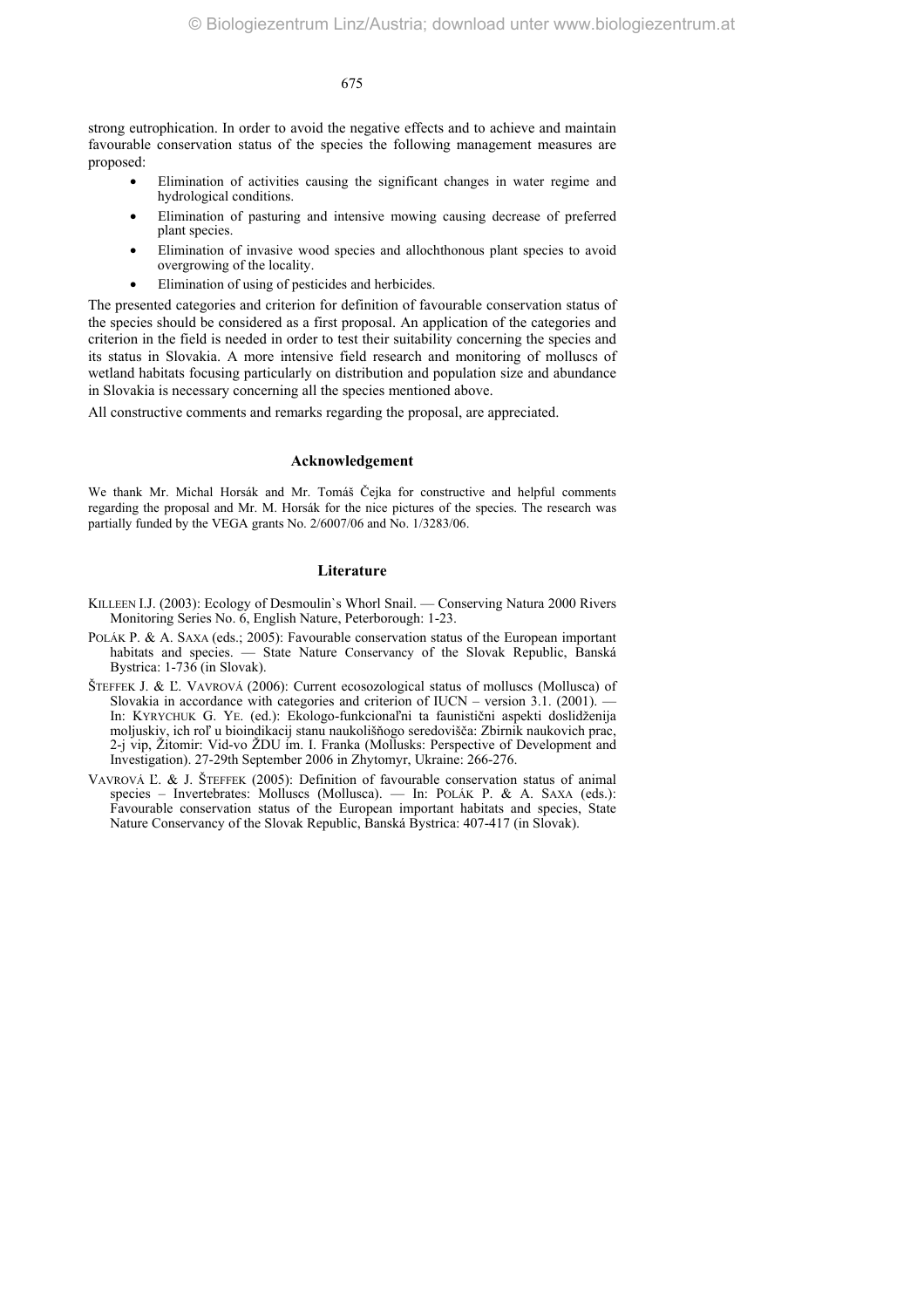Author's addresses: Ľubomíra VAVROVÁ

IUCN – Programme Office for South-Eastern Europe Dr. Ivana Ribara 91 SRB-110 70 Belgrade, Serbia E-mail: lubomira.vavrova@iucn.org

Dr. Jozef ŠTEFFEK Institute of Forest Ecology Slovak Academy of Sciences Fándly 1 SK-969 01 Banská Štiavnica, Slovak Republic E-mail: steffekjozef@yahoo.com